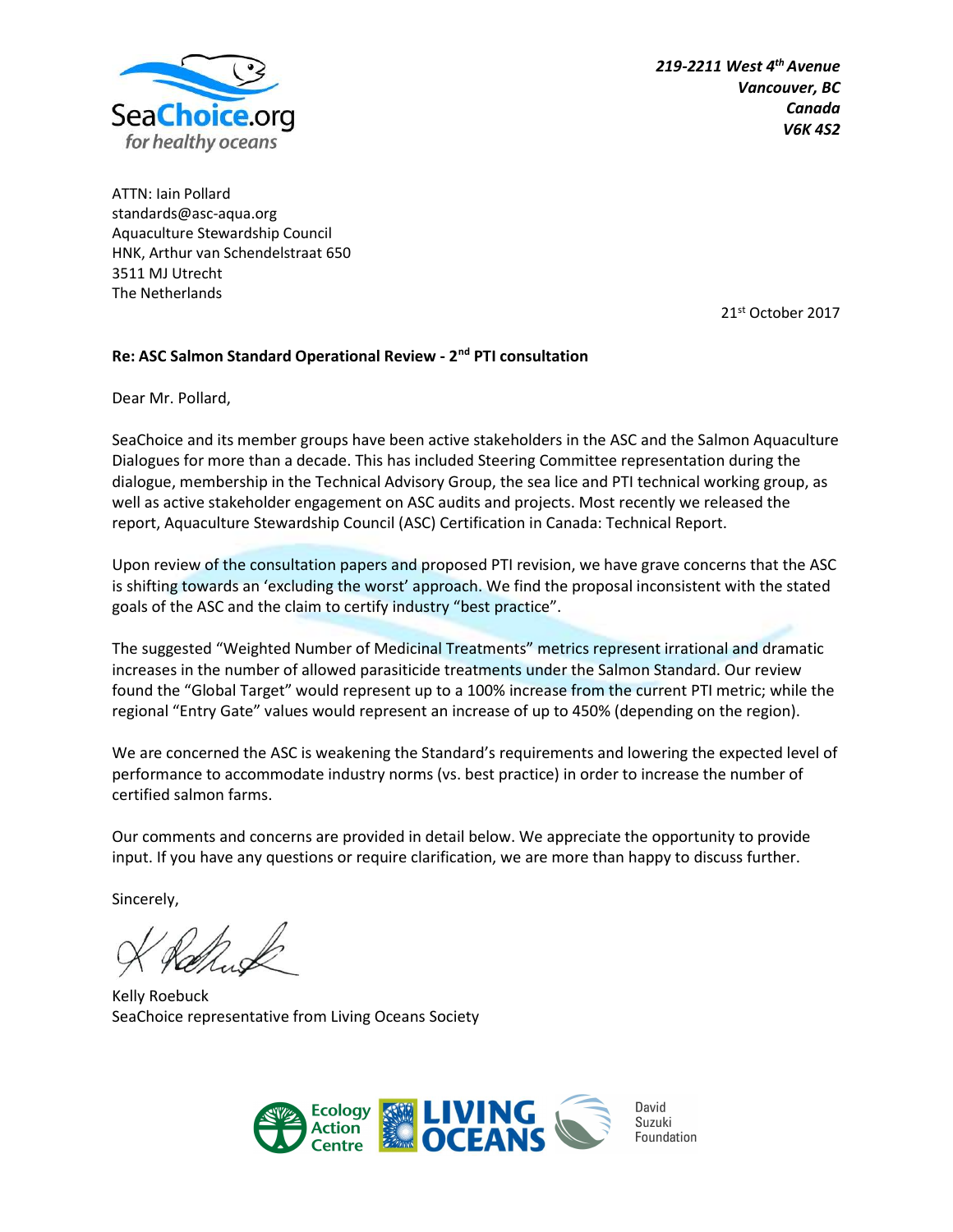# ASC Salmon Standard Operational Review PTI Public Consultation Period 2 SeaChoice Submission

# **Contents**

| Comment 8: The proposed GT & EG values are dramatically higher than the current PTI score  11                                                                                             |
|-------------------------------------------------------------------------------------------------------------------------------------------------------------------------------------------|
|                                                                                                                                                                                           |
|                                                                                                                                                                                           |
| Comment 9: The introduction of "conditions" (i.e. Entry Gate values) is not aligned with the<br>Aquaculture Dialogue's intent, nor the ASC's 'best practice' claim or Theory of Change 12 |
|                                                                                                                                                                                           |
| Comment 11: 'Conditions' take an unacceptable number of years to be closed 14                                                                                                             |
| Comment 12: The proposed environmental monitoring lacks appropriate guidance and thresholds15                                                                                             |
|                                                                                                                                                                                           |
| Comment 13: The exclusion of intermediary farms from ASC compliance obscures the true treatment                                                                                           |
| Comment 14: Ill-defined requirements allow for loose CAB application and farms not being held                                                                                             |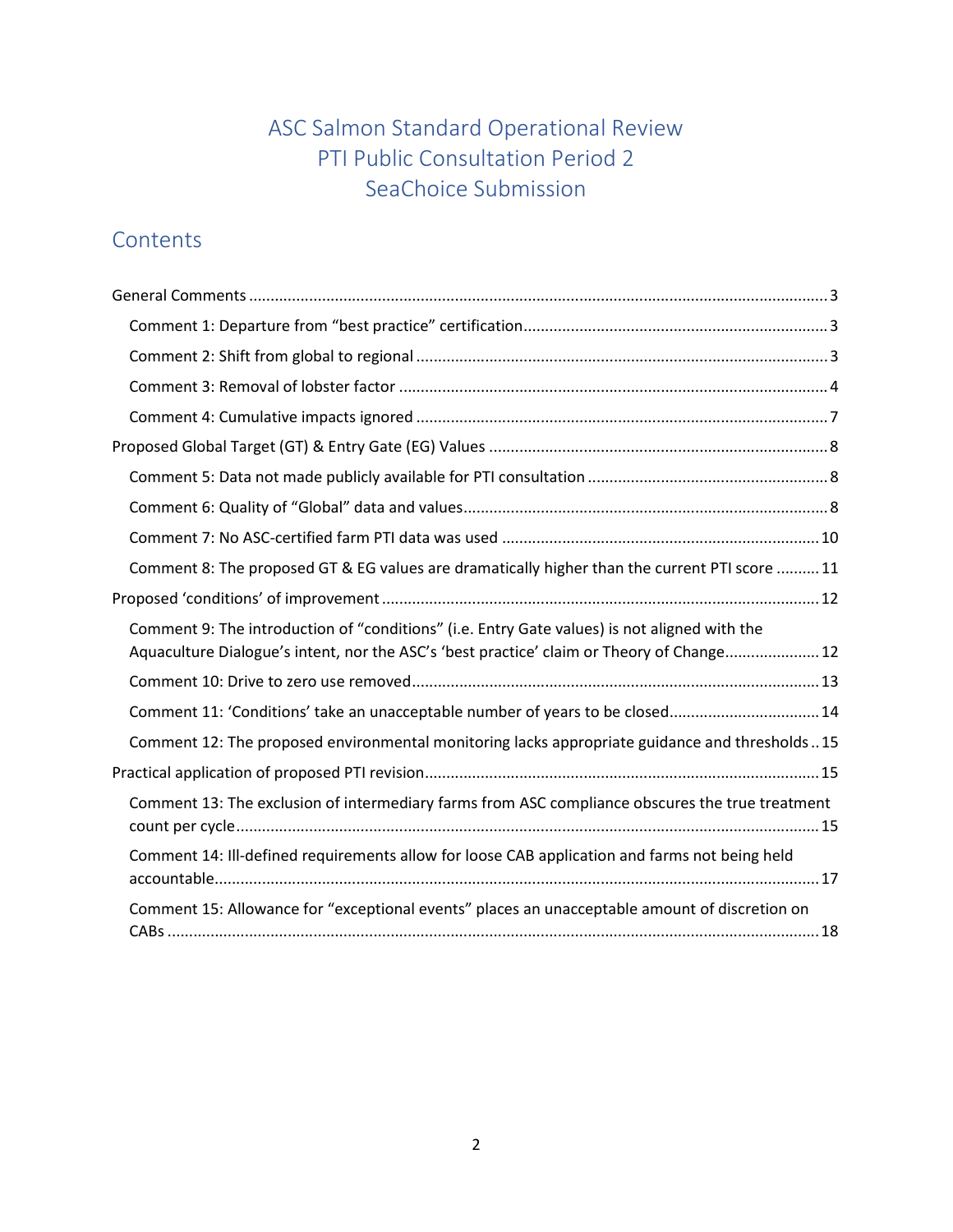# General Comments

## Comment 1: Departure from "best practice" certification

The ASC claims to certify industry 'best practice', which is defined in ASC's Theory of Change (ToC) to be the top 15 per cent of aquaculture operations globally. Furthermore, the stated aim of the operational review is "to ensure continued relevance and effectiveness of the pangasius and salmon standards in terms of inclusion of the industry best practice". However, on review of the ASC Public Consultation papers, the proposed PTI amendment is inconsistent with ASC's 'best practice' claims. It also appears to be a fundamental shift from ASC's ToC. We are concerned the ASC is weakening its expected level of performance to accommodate current industry norms (vs. best practices) in order to increase the number of certified farms.

#### Rationale

The ASC's ToC states "a farm must conform to best practice limits with respect to its environmental impact and its adherence to accepted social norms… The ASC standards outline practices, typically as a metric based indicator, that are only found within the best operated farms globally. Collectively they represent a challenging but achievable test for farms willing to demonstrate compliance with the ASC's farm standards".

The proposed PTI amendment is inconsistent with 'best practice' as it takes an "excluding the worst performers" approach - allowing up to two-thirds of the global salmon farming industry to be certified immediately.

#### Suggested Change

Revise the PTI proposal to reflect actual 'best practice' (i.e. top 15% - 20% of industry producers). Further details are provided in our following comments.

### Comment 2: Shift from global to regional

The shift to regional thresholds ignores the reality that some geographical locations have an inherently lower environmental risk than others in regard to salmon aquaculture. In addition, the justification for the shift relies on the argument that "ecological and environmental features rather than management" are the large reason for the regional treatment frequency variations in the data provided by GSI. From our point of view, the regional treatment frequency variations emphasize the importance of appropriate siting, yet the consultation paper and proposal ignore siting as a fundamental component of effective sea lice management.

#### Rationale

The proposed shift to regional thresholds appears to be based on the premise that regional PTI scoring variations are "largely due to ecological and environmental features rather than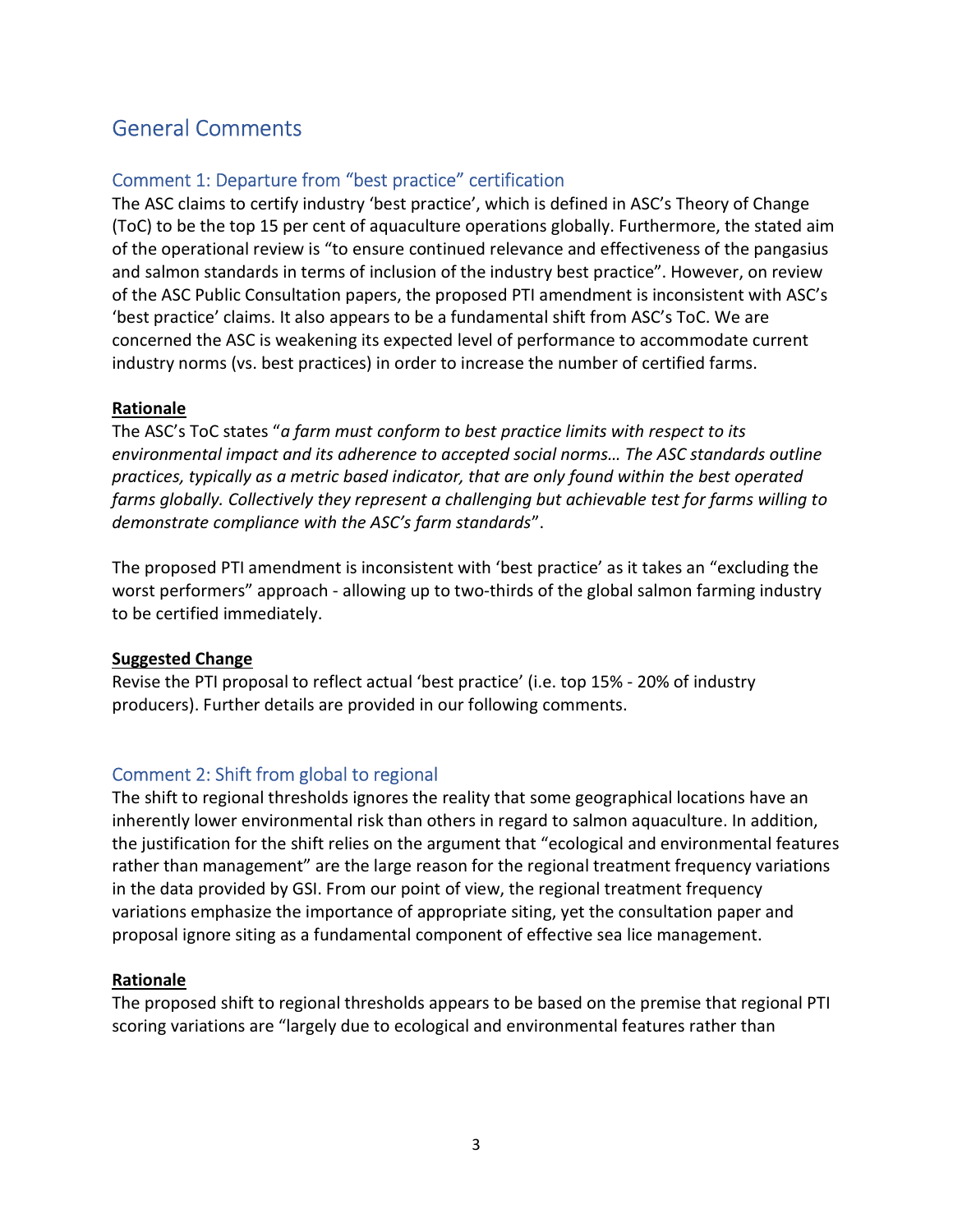management". The SAD sea lice technical working group report<sup>1</sup> described the importance of siting:

"Another important issue relates to the optimal location of salmon farms; establishment of "safe sites" should lead to minimizing risks and maximizing benefits to all concerned parties"; and

"Proper siting of farms, or coordinated treatment of farms in a local area, can prevent spread of sea lice from farm to farm, and re-infection from local reservoirs. This may reduce the need for chemical treatment, and lessen the spread of sea lice to wild hosts…."

While the SAD chemical use technical working group report<sup>2</sup> found:

"…there is a significant potential for salmon farms to impact local waters, especially if poorly sited or poorly managed".

As previously submitted during the first public comment period, we reject the conclusion that siting (be it at the country, region, or ABM level) is beyond the existing management influence of salmon farming companies. The shift to regional thresholds overlooks the fact that some countries/regions/waterbodies/sites are inherently better suited for salmon farming.

Furthermore, having different regional metric requirements would reward some regions with the market advantage of gaining certification, while others in another region with better or same performance do not. This again appears inconsistent with the ASC's claim of certifying global 'best practice'.

#### Suggested Change

Revise the PTI proposal to reflect actual global 'best practice' and do not allow regional variations. If the ASC does shift to regional metric thresholds, ensure these reflect regional 'best practice' (i.e. top 15% - 20% of industry producers).

### Comment 3: Removal of lobster factor

The original PTI paper (from the 1<sup>st</sup> public consultation) proposed the removal of the 'lobster factor' for a number of reasons, including the "lack of evidence" that sea lice parasiticides indeed cause harm to lobsters – but failed to provide a scientific assessment. The second public consultation paper states the lobster factor is no longer needed as governmental chemical licensing processes and parasiticide treatment regulations are deemed sufficient. We disagree and are concerned such rationalization may be prompted by a motivation to allow more Atlantic Canada, Norway and Scottish farms to be certified.

<sup>&</sup>lt;sup>1</sup> Revie,C.,Dill,L.,Finstad,B.&Todd,C.D. 2009. Sea Lice Working Group Report. -NINA Special Report 39. 117pp.

<sup>&</sup>lt;sup>2</sup> Burridge, Les; Weis, Judith S.; Cabello, Felipe; Pizarro, Jaime; Bostick, Katherine / Chemical use in salmon aquaculture : A review of current practices and possible environmental effects. In: Aquaculture, Vol. 306, No. 1-4, 08.2010, p. 7-23.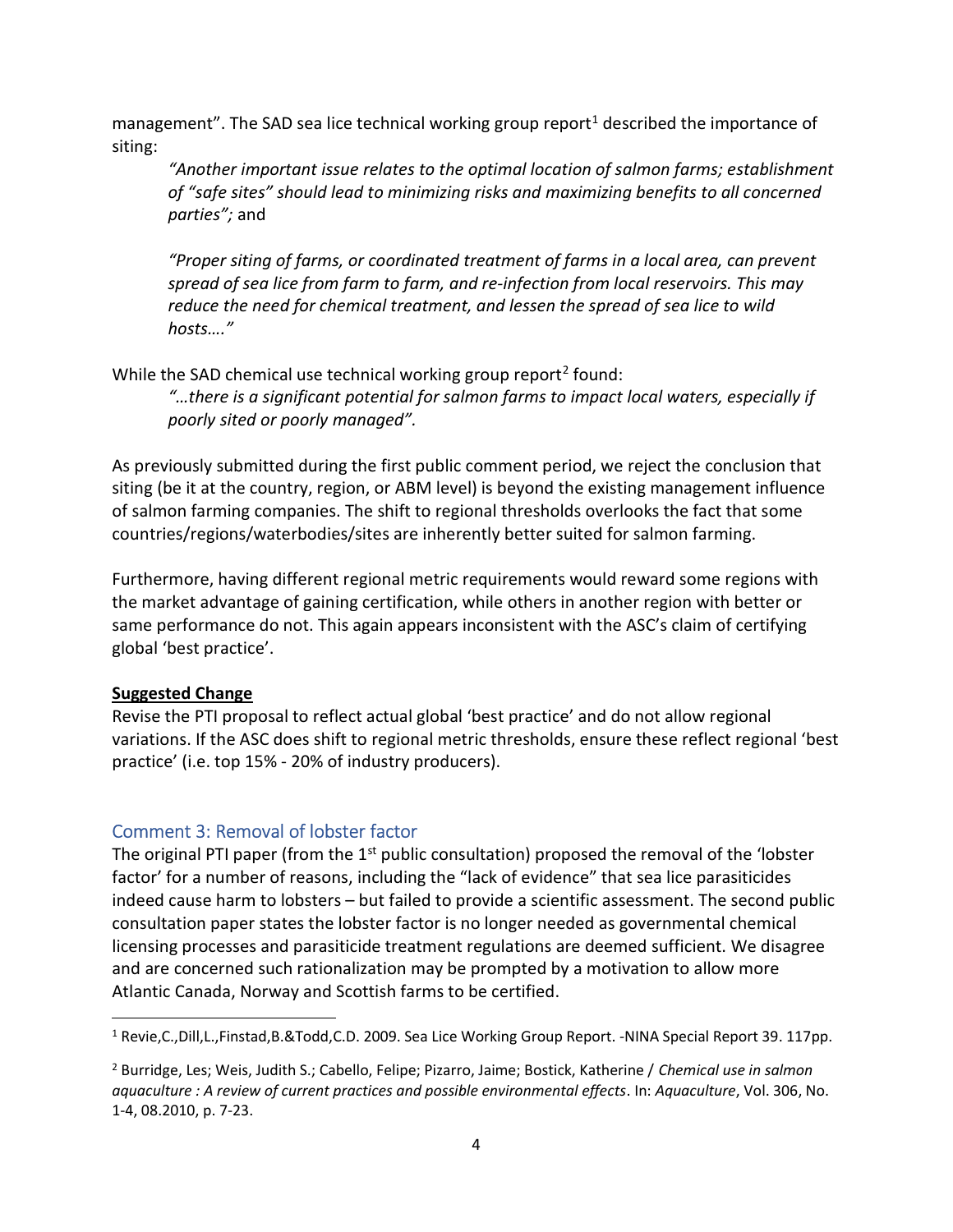#### Rationale

 $\overline{a}$ 

The negative impacts and potential risk to lobsters from parasitcides was extensively researched during the SAD, yet are not discussed in the discussion paper or amended PTI consultation documents.

The SAD chemical use technical working group report, based on the best scientific information at the time, noted lethality of cypermethrin to American lobsters and that "Anti-lice treatments lack of specificity and therefore may affect indigenous organisms in the vicinity of anti-lice treatments. For example, the American lobster, a commercially important decapod crustacean native to the waters of the Bay of Fundy, has been shown to be sensitive to most of the therapeutants applied in Canada".

This is consistent with three more recent reports by federal scientists. Burridge & Van Geest  $(2014)^3$  noted deltamethrin as "extremely toxic" and cypermethrin as "very toxic" to crustaceans. The report also noted Azamethipohos could cause sub-lethal affects, as well as delayed spawning in female lobsters with short-term repeated exposure. Page & Burridge (2014)<sup>4</sup> estimated lethal concentrations from deltamethrin could be lethal to lobsters up to 10 km and several hours after release. Azamethipohos was found to have lethal concentrations, with potential hazardous effects to lobster, hundreds of metres away from the release. Couillard & Burridge (2015)<sup>5</sup> found azamethiphos exposure had "both direct effects on neurological function and energy allocation and indirect effect on ability to cope with shipping stress could have significant impacts on lobster population and/or fisheries".

In addition, a recent study by the Scottish Aquaculture Research Forum assessing the effects of emamectin benzoate on benthic crustacea around salmon farms, found significant reductions in crustacean abundance and richness at the cage edge, AZE and reference stations (SARF 2016).<sup>6</sup> The ASC's rationale to defer to government processes and regulations (i.e. chemical licencing and sea lice treatment management) for lobster protection from parasiticide negative impacts

<sup>5</sup> Couillard, C.M., and Burridge, L.E., 2015. Sublethal exposure to azamethiphos causes neurotoxicity, altered energy allocation and high mortality during simulated live transport in American lobster. Ecotoxicology and Environmental Safety, vol. 115, pp. 291-299.

<sup>&</sup>lt;sup>3</sup> Burridge, L.E., and J.L. Van Geest. 2014. A review of potential environmental risks associated with the use of pesticides to treat Atlantic salmon against infestations of sea lice in Canada. DFO Canadian Science Advisory Secretariat Resource Document 2013/050(IV): 25 pp.

<sup>&</sup>lt;sup>4</sup> Page, F.H., and Burridge, L. 2014. Estimates of the effects of sea lice chemical therapeutants on non-target organisms associated with releases of therapeutants from tarped net-pens and well-boat bath treatments: a discussion paper. DFO Can. Sci. Advis. Sec. Res. Doc. 2014/103. v+ 36 p.

<sup>&</sup>lt;sup>6</sup> SARF098: Towards Understanding of the Environmental Impact of a Sea Lice Medicine -the PAMP Suite, 2016. A study commissioned by the Scottish Aquaculture Research Forum (SARF). http://www.sarf.org.uk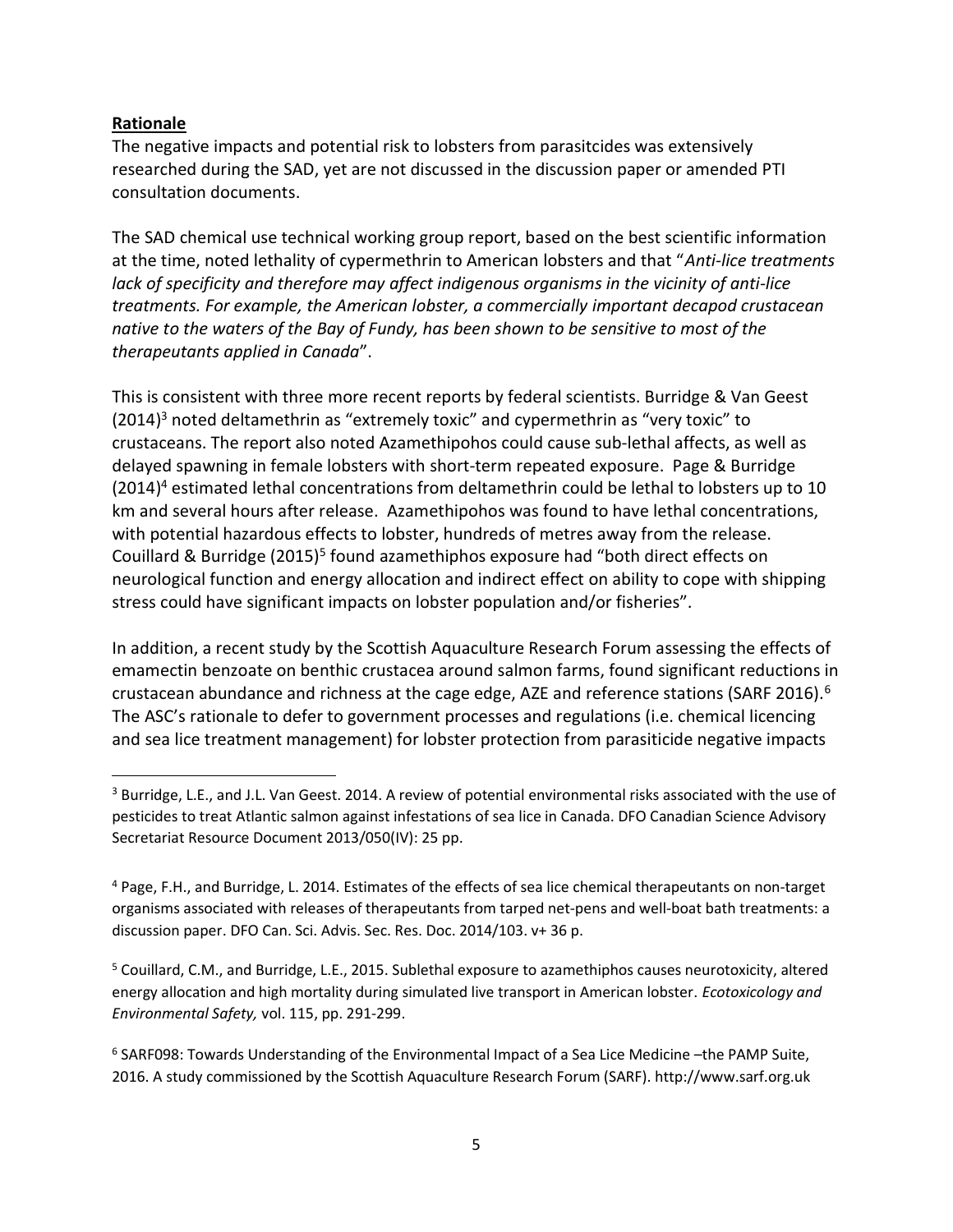is incautious. We note the PTI Technical Working Group did not include a parasiticide toxicity scientist, nor does it appear one was consulted.

Health Canada's Pest Management Regulatory Agency (PMRA) recently approved and granted registration for azamethipohos to control sea lice on farmed salmon.<sup>7</sup> The objective of their assessments is to determine what is an "acceptable risk" for human and environmental health. In other words, approvals do not equate to 'no risk'. This is illustrated with PMRA's acknowledgement of the pesticide's toxicity to lobster: "The PMRA agrees with the conclusions of the Department of Fisheries and Oceans research that azamethiphos is highly toxic to certain marine organisms including lobster." Furthermore, the potential posed for cumulative effects is not assessed by the PMRA process: "The environmental assessment does not assess cumulative effects or additive effects from other stressors when assessing the risk of a pest control product."

Likewise, we submit deferring to government sea lice management regulation will not guarantee the safety of lobsters from sea lice parasiticide impacts. For example, the SARF (2016) study, discussed above, concluded: "The evidence suggests that benthic crustacea may not be adequately protected by the current regulation of EMB use in Scottish salmon farms".

Comment 3, above, discussed that some salmon farming locations have an inherently lower environmental risk than others, which emphasizes the importance of appropriate siting. Salmon farms in Atlantic Canada are often sited in very shallow areas that are also known to be juvenile lobster settlement grounds. There are no siting criteria defined by the Nova Scotia regulatory authority, while New Brunswick has minimal criteria. Consequently, precautionarily siting farms to avoid lobster habitat is not done or, at best, is minimal.

Therefore, we submit regulatory processes and management (e.g. medicinal licencing, sea lice management and siting criteria) are not adequate in ensuring the protection of crustacea from negative parasiticide impacts.

### Suggested Change

 $\overline{a}$ 

Do not remove potential lobster impacts from the criteria. We suggest a ban on parasiticide application during the moulting period of relevant species in regions where potential impacts could occur. Include a requirement for farms in such regions to map lobster settlement grounds in relation to the farm site location, and that potential impacts were assessed under siting criteria.

<sup>7</sup> https://www.canada.ca/en/health-canada/services/consumer-product-safety/reportspublications/pesticides-pest-management/decisions-updates/registration-decision/2017/azamethiphos-2017-13.html#fn3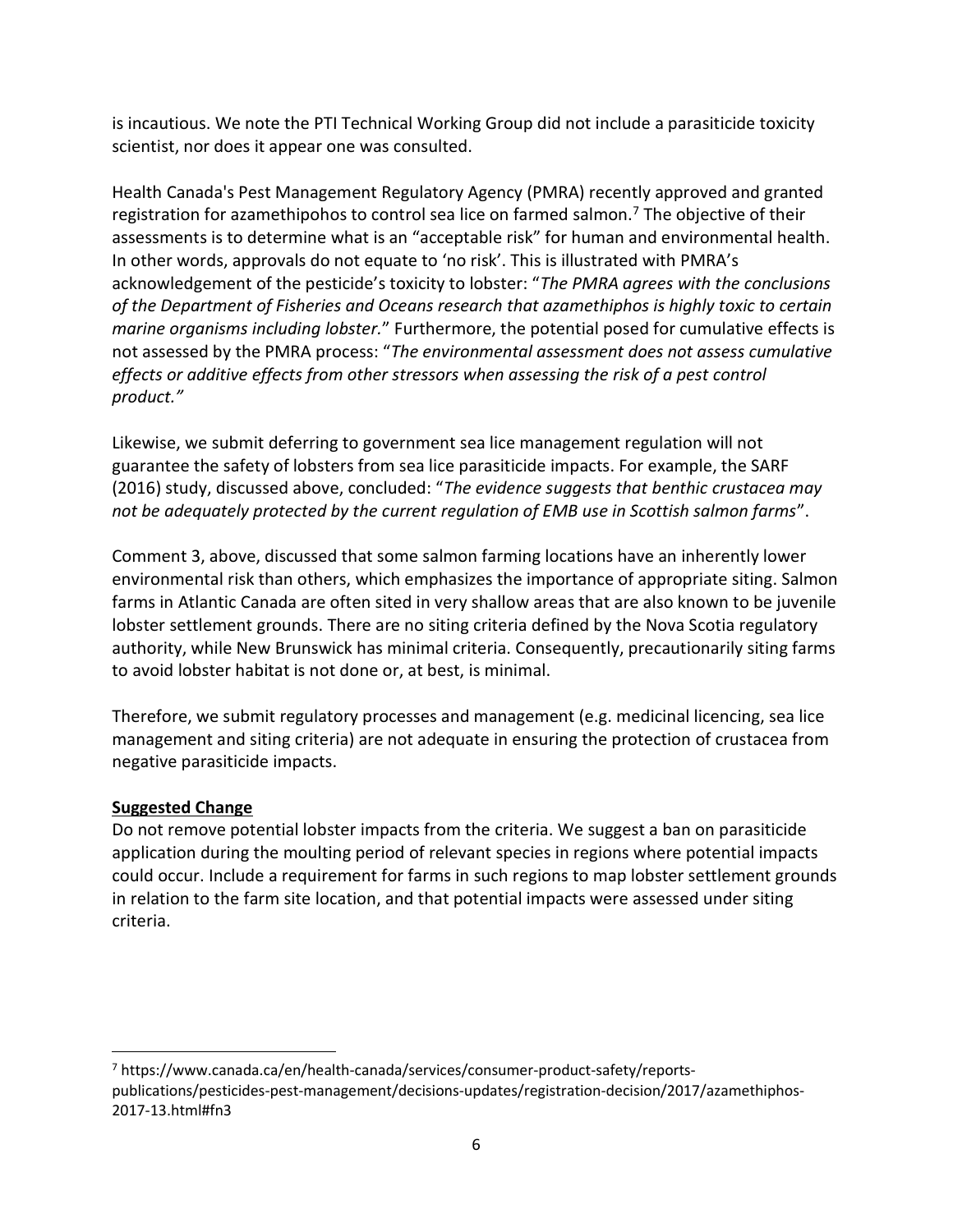#### Comment 4: Cumulative impacts ignored

The PTI revision does not address cumulative impacts posed by parasiticide use. This is gravely concerning given the dramatic increase in the number of parasiticide treatments proposed in the consultation papers. As the ASC now shifts to multi-site and group certification schemes, without an ABM Standard or requirements that address cumulative effects, this creates the potential for farms to gain certification despite creating un-tracked and unmitigated cumulative environmental impacts.

#### Rationale

The ASC standards alone do not adequately address cumulative impacts. Likewise, the PTI consultation paper fails to discuss cumulative impacts, nor include requirements to address them. This is problematic given the dramatic increase in parasiticide treatments the ASC is proposing.

For example: if all sites utilize parasiticides below the ASC site-level threshold yet cause a cumulative impact, all can remain certified. The proposed EG threshold for Chile is 11 sea lice treatments. A recent study (Tucca et al. 2016)<sup>8</sup> found cypermethrin in sediment near salmon farms in Southern Chile at levels significant enough to pose a risk to benthic invertebrates. Burridge et al. (2010) identified that bath treatments can retain toxicity for substantial periods of time and cited the lack of studies on cumulative effects of parasiticides. We are aware of no study that has filled this identified gap. GSI data shows Chilean sites have an average of nearly 10 parasiticide applications per site, with the majority being bath treatments. The Chilean authority allows up to three treatments per chemical family (of which four are approved currently). This high frequency of sea lice treatments has made Chile vulnerable to parasiticide resistance, as demonstrated by Helgesen et al. (2014).<sup>9</sup> Therefore, the proposed PTI revision would allow farms to apply high levels of parasitcides causing a potential cumulative effect on the benthic environment and further contribute to resistance concerns – yet be certified.

Scottish research (SARF 2016) has also suggested significant concerns: "The greater reduction observed when considering the total EMB applied per site indicates that EMB is having a cumulative impact on sensitive groups i.e. that crustacean communities do not recover between EMB treatments. The changes observed at reference stations indicate the impacts are occurring at large scales".

#### Suggested Change

Reduce the allowed number of sea lice treatments to 'best practice'. Require an acceptable ABM parasiticide load to be more aligned with ASC's stated 'best practice' (see comment 8

Tucca, F., Díaz-Jaramillo, M., Cruz, G., Silve,J/, Bay-Schmith, E., Chiang, G. & Barra, R. Toxic Effects of Antiparasitic Pesticides Used by the Salmon Industry in the Marine Amphipod Monocorophium Insidiosum Arch Environ Contam Toxicol 67 (2), 139-148. 2014 Mar 08.

<sup>&</sup>lt;sup>9</sup> Helgesen, K. O., Bravo, S., Sevatdal, S., Mendoza, J. and Horsberg, T. E. (2014), Deltamethrin resistance in the sea louse Caligus rogercresseyi (Boxhall and Bravo) in Chile: bioassay results and usage data for antiparasitic agents with references to Norwegian conditions. J Fish Dis, 37: 877–890. doi:10.1111/jfd.12223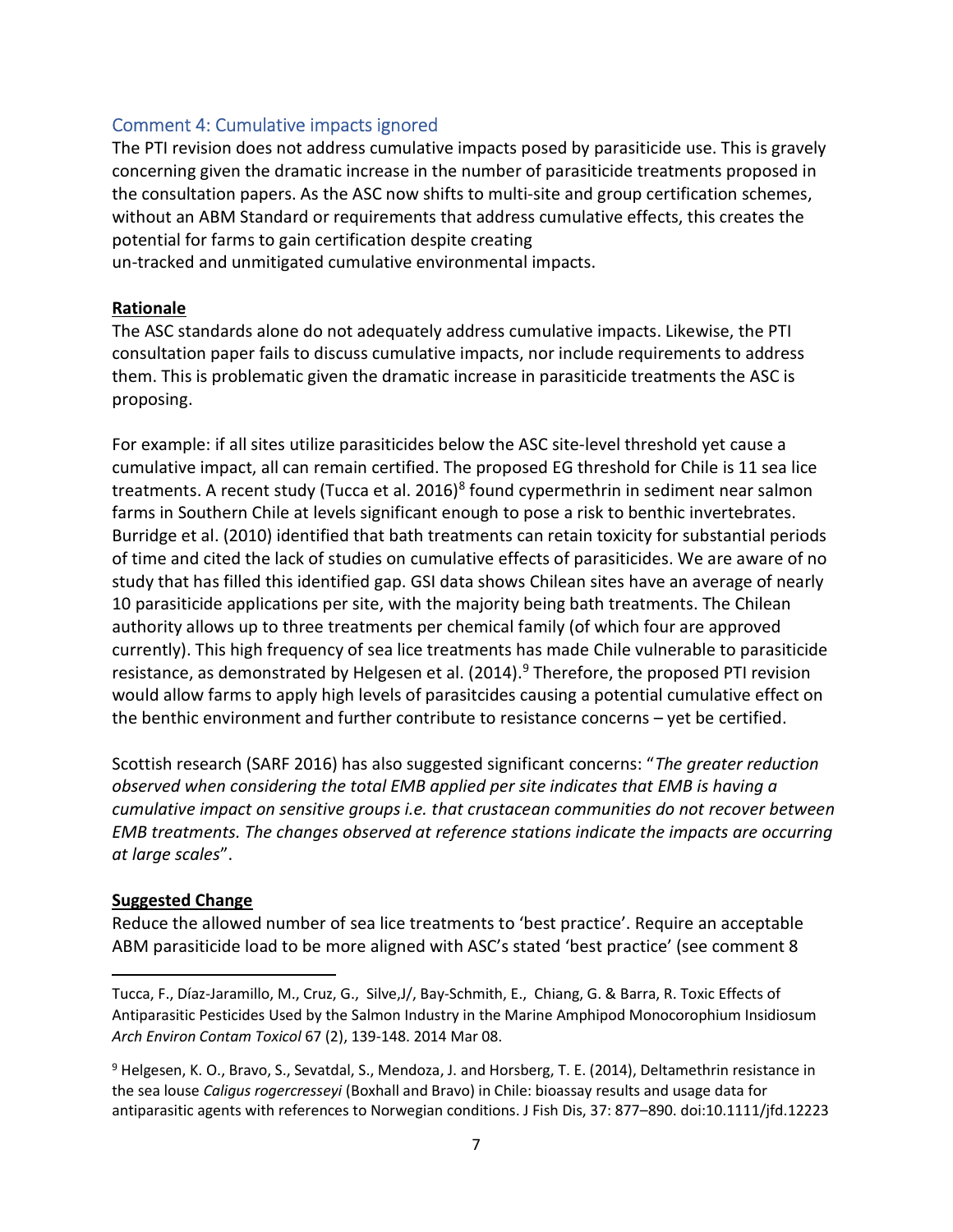below). Establish a cumulative effect indicator that assesses the number of allowed treatments within the ABM.

SeaChoice also strongly recommends the ASC develop an ABM Standard approach to address this deficiency and to ensure credibility of the standard.

# Proposed Global Target (GT) & Entry Gate (EG) Values

### Comment 5: Data not made publicly available for PTI consultation

To understand the full analysis and rationale for the proposed values, the data set should have been made publicly available to stakeholders for the ASC consultation.

#### Rationale

The ASC and the Salmon Standard promotes transparency, however, the data set was not made publicly available for review alongside the consultation papers. The data and the associated analysis hold significant weighting and influence on the proposed GT and EG values. Therefore, it is critical that stakeholders have access to the fundamental data that is used for the proposed approach. Providing open and transparent access to data fosters stakeholder confidence in ASC's Operational Reviews.

#### Suggested Change

Make the data set and analysis publicly available for stakeholder consultation. See our further comments on the data below (comment 6).

### Comment 6: Quality of "Global" data and values

The data set used to derive the proposed values is of an extremely limited sample size, outdated and appears incomplete. We also submit it is incorrect to exclude B.C. data to determine the "global" target value and doing so is simply cherry picking. In addition, analysis of the raw data presented to the TWG shows the GT represents the top 28% of producers (without B.C.) and around 50% of global producers when B.C. data is included – not the top 20% as the consultation papers state.

#### Rationale

The data relied on (582 farms-years; 90% from 2009-2013 and 8% year undefined) raises questions as to its statistical confidence. We find the number of farms and production cycles analyzed to be limited, piecemeal and incomplete. For example, the data includes 61 Pacific Canada farms for a 5-year period. Given there are 60-70 salmon farm sites in B.C. active at any one time, a 300+ farm data set would have been expected for an analysis representing 5-years. We believe this is a reasonable expectation given all three of the large Atlantic salmon producers in B.C. are members of GSI (who provided the raw data to ASC) and sea lice treatment data is provided to the federal government as per licence conditions.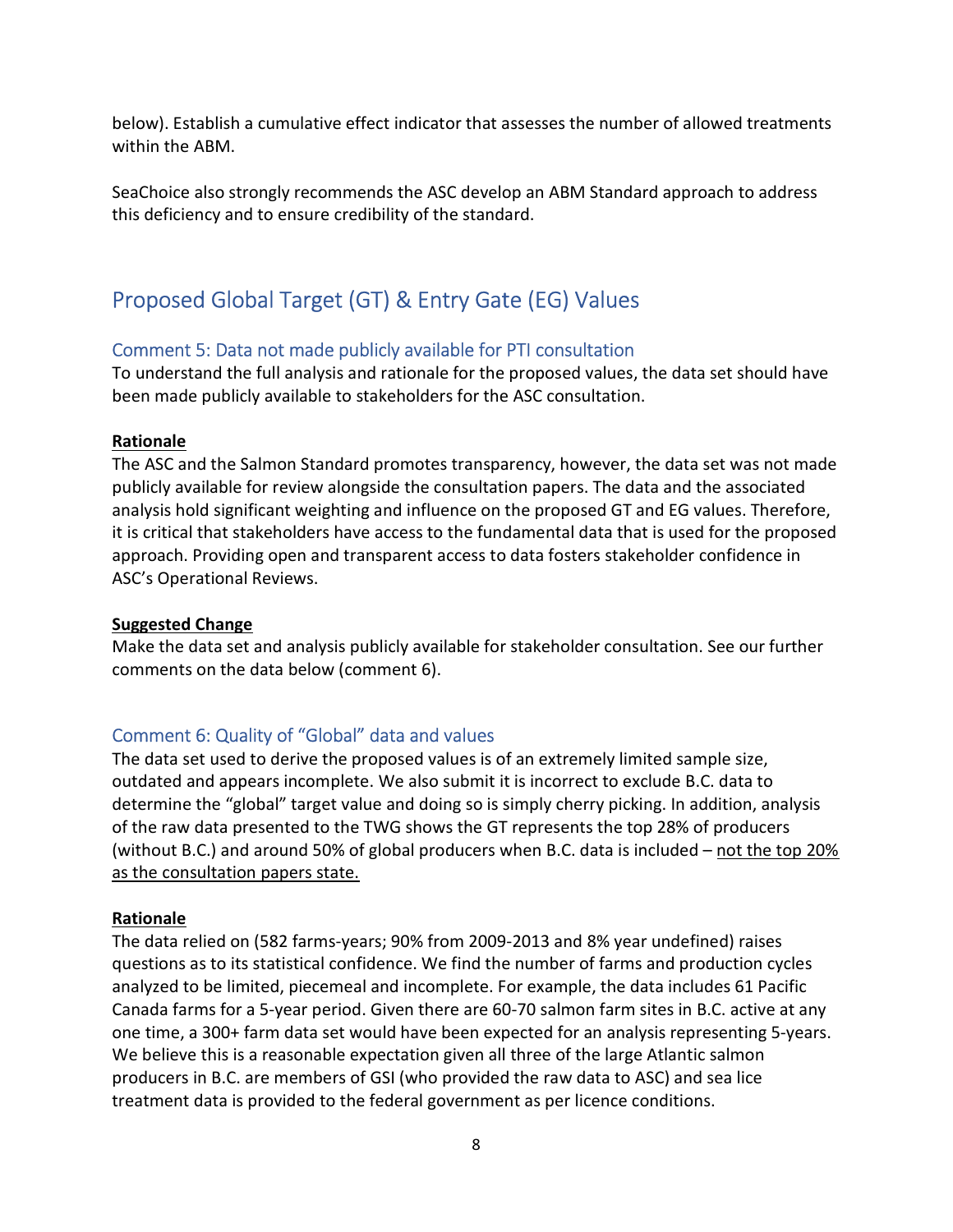The dataset for Scotland included only 84 observations, with a suggested EG of 9. Yet more recent data shows a different story. For example: the Scottish Fish Farm Production Survey<sup>10</sup> states 207 sites were active during 2016, while Scotland's Aquaculture database<sup>11</sup> shows 823 sea lice treatments during the same year. This equates to an average of four sea lice treatments per farm per year.

Meanwhile Norway has increased from 1348 sites in 2011 to 3269 in 2015.<sup>12</sup> Therefore, given the dataset stops at 2013, it is likely not an accurate picture of current practice in Norway.

The GT value was selectively set at 4 by omitting B.C. data from the global data set due to being considered "unrealistically low". While there are certainly legitimate reasons for excluding regions that do not experience sea lice and use of parasiticides (i.e. Australia and New Zealand), excluding an entire region based on its statistical data and treatment model is not. We submit this is simply cherry picking, and the end result does not provide a statistically correct or 'true' global target value.

The proposed GT threshold (4) does not match the claim to be the "top 20% of global producers". As described on page 10 of the PTI consultation paper, a GT treatment threshold includes "28% of farms". Additionally, on review of the raw data presented to the TAG, when B.C. is included in the global analysis - the GT threshold of 4 equates to the top 50% of farms internationally.

Therefore, the claim of the GT being the top 20% of global farms and representing 'best practice' is misleading. Furthermore, on review of the dataset (not including B.C.), the top 20% of farms sits at a GT threshold of 3 treatments per cycle. When including B.C. in the global dataset, the 'true' GT threshold value is 2 treatments per cycle. These values are more aligned with ASC's stated 'best practice' goals and the Salmon Standard's current PTI values (see comment 7 below).

### Suggested Change

Procure data that is robust, complete and is based on current sea lice treatment practices. Include reported PTI data from ASC certified farms for analysis. Furthermore, have a third-party mathematician / statistician review the analysis. Make these data and analysis publicly available (as per comment 5).

Revise the PTI proposal to reflect actual global 'best practice'. If the ASC does shift to regional metric thresholds, ensure these reflect regional 'best practice' (i.e. top 15% - 20% of industry producers).

<sup>&</sup>lt;sup>10</sup> Munro, L. Wallace, I.N. 2016. Scottish Fish Farm Production Survey, 2015. Marine Science Scotland, September 2016.

<sup>11</sup> http://aquaculture.scotland.gov.uk/

 $12$  Hjeltnes B, Walde C, Bang jensen B,. Haukaas A (red). The Fish Health Report 2015. The Norwegian Veterinary Institute 2016. Fiskehelserapporten 2015.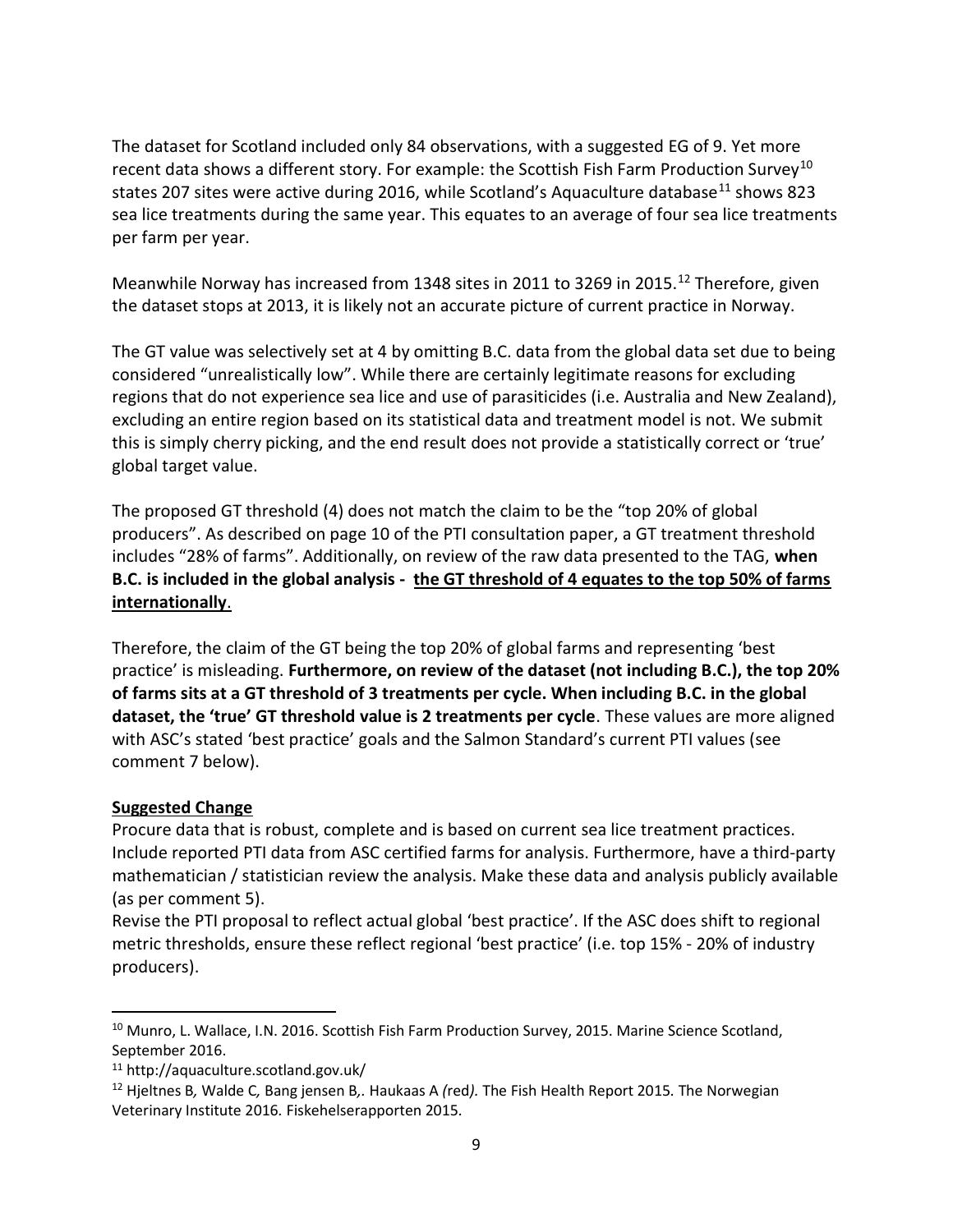## Comment 7: No ASC-certified farm PTI data was used

The consultation paper did not include a review of PTI scores for ASC certified salmon farms, which upon review provides a very different perspective from what is presented in the consultation papers. Our high-level review suggests the majority of certified farms are able to meet the current PTI values.

#### Rationale

ASC certified salmon farms are required to regularly report PTI values to the ASC as per Appendix VI. The ASC Salmon Standard explicitly notes "the data collected from this requirement will also help the SAD set more measurable requirements in the future". Therefore, we are surprised to see the consultation papers have failed to provide a review of the PTI scores of certified farms to date.

Despite the absence of ASC reported farm data, the consultation paper states "from the perspective of ASC, salmon producers, NGOs and other stakeholders, use of the PTI failed to drive down the use of medicines in sea louse control, failed to help reduce sea lice numbers on farms and failed to slow the development of drug resistance in sea lice populations". No further explanation or analysis demonstrating the ASC certified farm data and the PTI score's lack of leverage is provided in the paper.

| Country       | Number of | Number of | <b>PTI Scores</b> | <b>PTI Score</b> | <b>PTI Score</b> |
|---------------|-----------|-----------|-------------------|------------------|------------------|
|               | Farms     | Audits    | (Range)           | (Mean)           | (Median)         |
| Pacific       | 17        | 23        | $0 - 9.6$         | 3.6              | 3.2              |
| Canada        |           |           |                   |                  |                  |
| Chile         | 49        | 54        | $0 - 24$          | 1.24             | 0                |
| Faroe Islands | 4         | 6         | $0 - 28.8$        | 11.46            | 11.2             |
| Ireland       | 4         | 5         | $0 - 8$           | 5.44             | 8                |
| Norway        | 40        | 77        | $0 - 132$         | 5.76             | 3.2              |
| Scotland      | 3         | 5         | $0 - 8.4$         | 3.09             | 0                |
| TOTAL*        | 119       | 169       | $0 - 132$         | 3.92             | 0                |

We reviewed 119 ASC certified farms, encompassing 169 audits. Below is a high-level overview PTI scores per region:

\*Including two additional farms: 1 Poland and 1 Denmark (both PTI 0)

Only 7 out of the 119 farms recorded exceeding the PTI score (4 Norway; 2 Chile; 1 Faroe Islands). These data suggest overall, certified farms are able to meet the PTI score of 13. The PTI score threshold is equivalent to 2-3 treatments depending on calculation values (such as timing and the type of therapeutant). The PTI score mean and median results suggest farms on average have 1-3 sea lice treatments, with a number of farms operating with no treatments. Consequently, these data suggest the current PTI score is aligned with the 'true' 2-3 GT treatment threshold value discussed above (comment 6) and represents the top 20% of farms.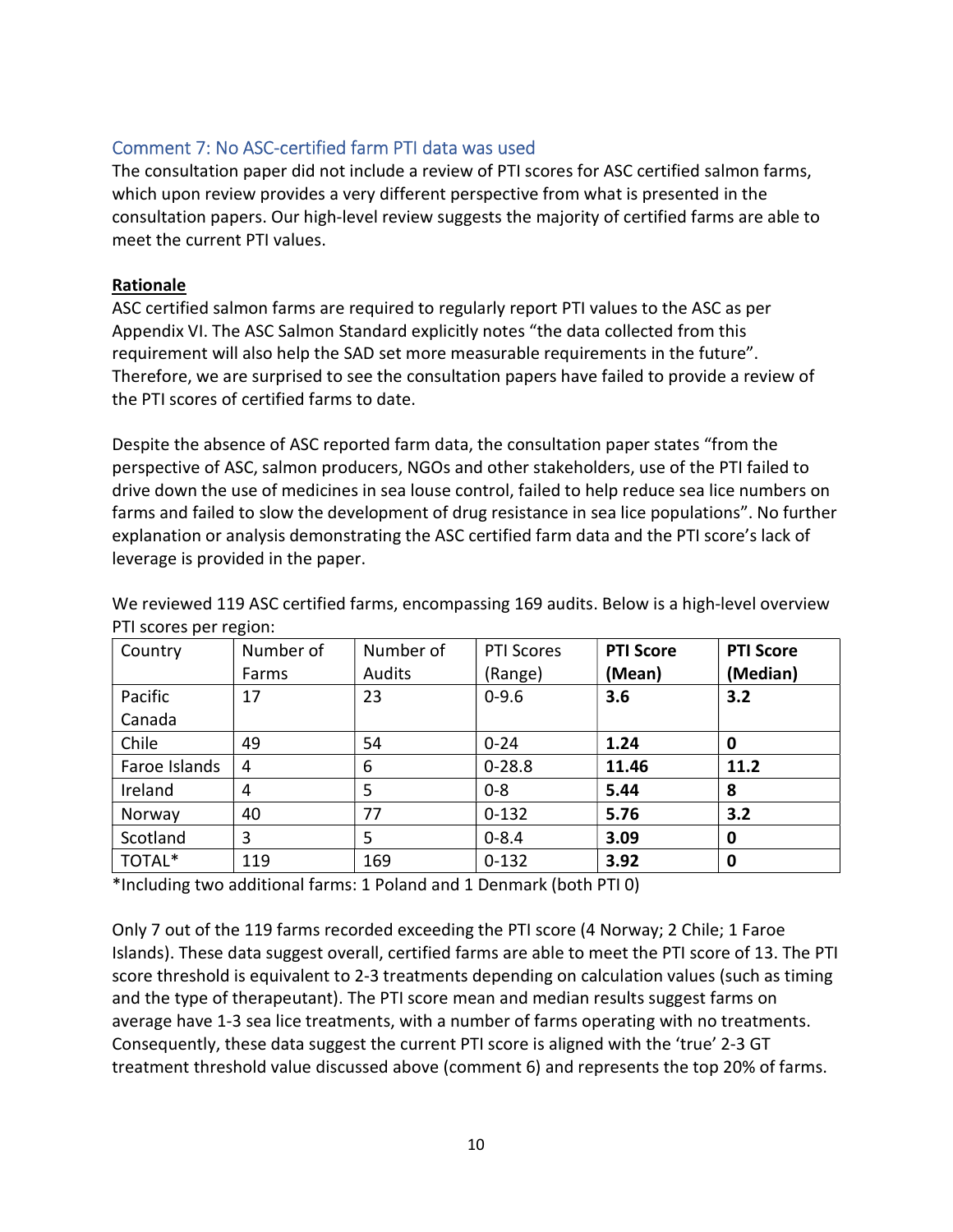The consultation paper states "the compliance with the PTI should be a challenge to certification not a barrier". These data show, for the most part, certified farms are able to meet the PTI; meaning the PTI score is likely not a barrier for the top 20% of farms globally. We are concerned the ASC has interpreted the "barrier" in terms of certifying the entire global salmon farming industry which, again, is inconsistent with 'best practice' claims.

#### Suggested Change

Include reported PTI data from ASC certified farms for analysis.

Revise the PTI proposal to reflect actual global 'best practice'. If the ASC does shift to regional metric thresholds, ensure these reflect regional 'best practice' (i.e. top 15% - 20% of industry producers).

# Comment 8: The proposed GT & EG values are dramatically higher than the current PTI score

Comparing the currently allowed and proposed sea lice treatments frequencies, the GT will represent an increase of up to 100% and the EG up to 450% of parasiticide use allowed by the Standard. We are concerned the ASC is continually lowering the standard requirements to accommodate industry and not meeting ASC's standard objective of certifying 'best practice'.

#### Rationale

The current PTI score equates to 2-3 sea lice treatments depending on certain calculation values (e.g. timing, therapeutant type, resistance factor, sensitive time). The proposed GT of 4 sea lice treatments, this represents up to an 100% increase of parasiticide use allowed by the standard.

| Country         | <b>Current PTI</b> | Proposed EG         | Increase from PTI |
|-----------------|--------------------|---------------------|-------------------|
|                 | treatment          | treatment frequency |                   |
|                 | frequency          | allowance           |                   |
|                 | allowance          |                     |                   |
| Atlantic Canada | $2 - 3$            | 8                   | 166% - 300%       |
| Pacific Canada  |                    | GT(4)               | 33% - 100%        |
| Chile           |                    | 11                  | 266% - 450%       |
| Faroe Islands   |                    | 8                   | 166% - 300%       |
| Ireland         |                    |                     | 133% - 250%       |
| Norway          |                    | 6                   | 100% - 200%       |
| Scotland        |                    | 9                   | 200% - 350%       |

The table below illustrates the increase in parasiticide use by regional EG values:

These data show a dramatic increase in parasiticide use allowed by the ASC Salmon Standard with the proposed EG values – in all regions. As per comment 7, the vast majority of currently ASC certified farms are able to successfully meet the PTI score (i.e. 2-3 treatments). The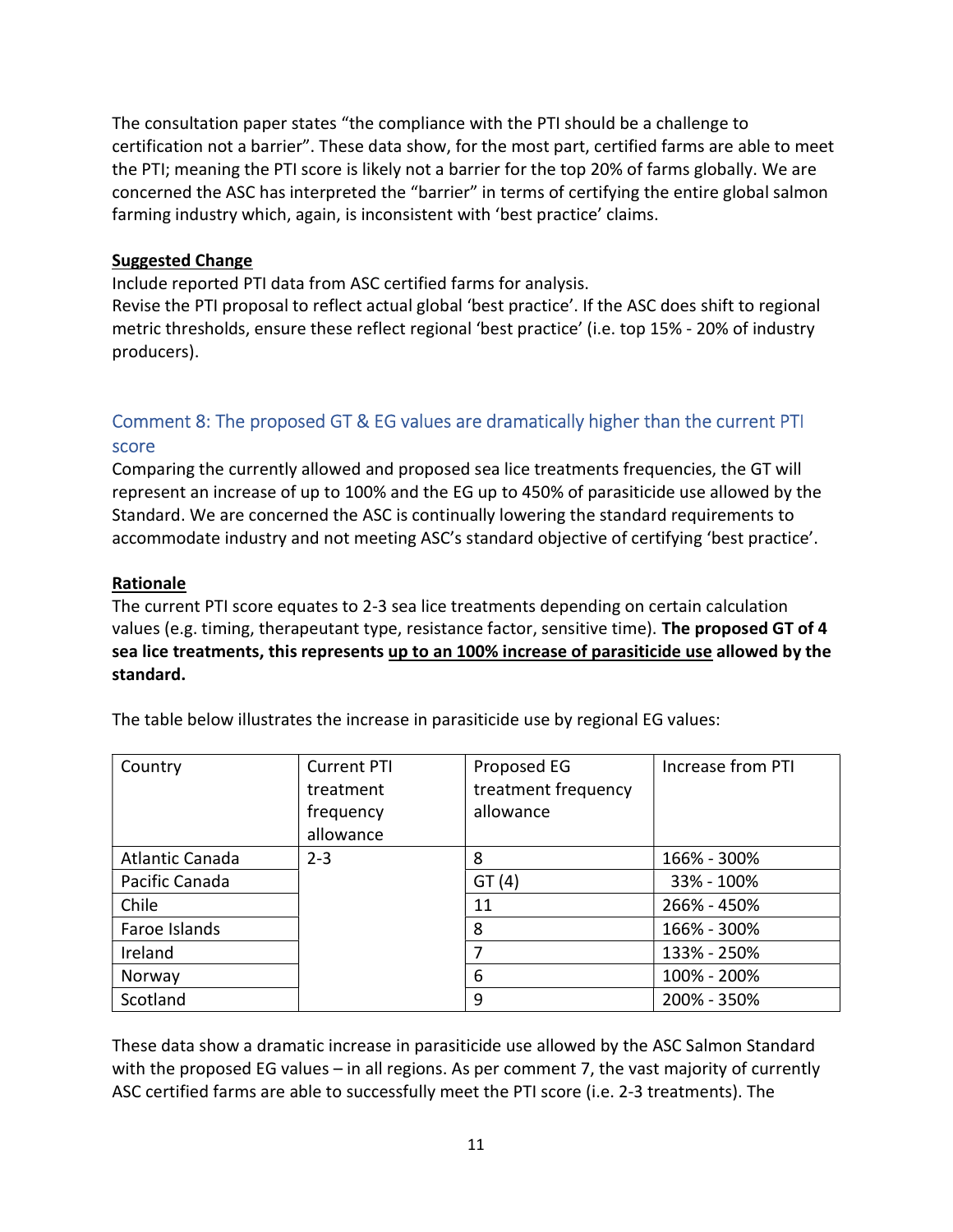proposed EG values are excessively high with no reasoning except with what appears to be an attempt to certify more farms.

We find the threshold for B.C. salmon farms (set at the GT of 4 treatments per cycle), a threshold up to 233% higher than industry typical best practice (1.2 treatments), is irresponsible as it encourages and allows for a substantial increase in parasiticide use. Such a proposal contradicts the stated ultimate goal for the PTI indicator: "the ultimate goal would be that farms could meet the ASC Salmon Standard without using therapeutants or without the risk of those therapeutants negatively impacting the environment". Particularly when combined with the fact sites that are ≤GT "does not need to go further" in improving their treatment frequency (see more under comment 10 below).

We agree with the following statement from the consultation paper, to wit: "where it is too easy there will be no incentive to improve". Indeed, such an excessive increase to the B.C. sea lice treatment threshold metric will encourage, not incentivize improvements in, parasitcide use.

The proposed dramatic increase in the Weighted Number of Medicinal Treatments (both the GT in B.C. and EG in other regions) will result in the Salmon Standard losing its credibility.

#### Suggested Change

Revise the PTI proposal to reflect actual global 'best practice'. If the ASC does shift to regional metric thresholds, ensure these reflect regional 'best practice' (i.e. top 15% - 20% of industry producers).

# Proposed 'conditions' of improvement

Comment 9: The introduction of "conditions" (i.e. Entry Gate values) is not aligned with the Aquaculture Dialogue's intent, nor the ASC's 'best practice' claim or Theory of Change Certification conditions were not intended by the Aquaculture Dialogue, which strived for a 'best practice' on-farm performance metrics and 100 percent compliance.

### Rationale

Our member organisations were represented and involved in the original Aquaculture Dialogues via the SAD Steering Committee. The Aquaculture Dialogues never expressed any intent to use certification conditions; in fact, our understanding is 'a 100 percent compliance requirement' was established to prevent the sort of 'conditional certifications' often granted by the Marine Stewardship Council.

The entry gate and associated conditions are also inconsistent with the ASC claim of certifying 'best practice' as it takes an "excluding the worst performers" approach - allowing up to two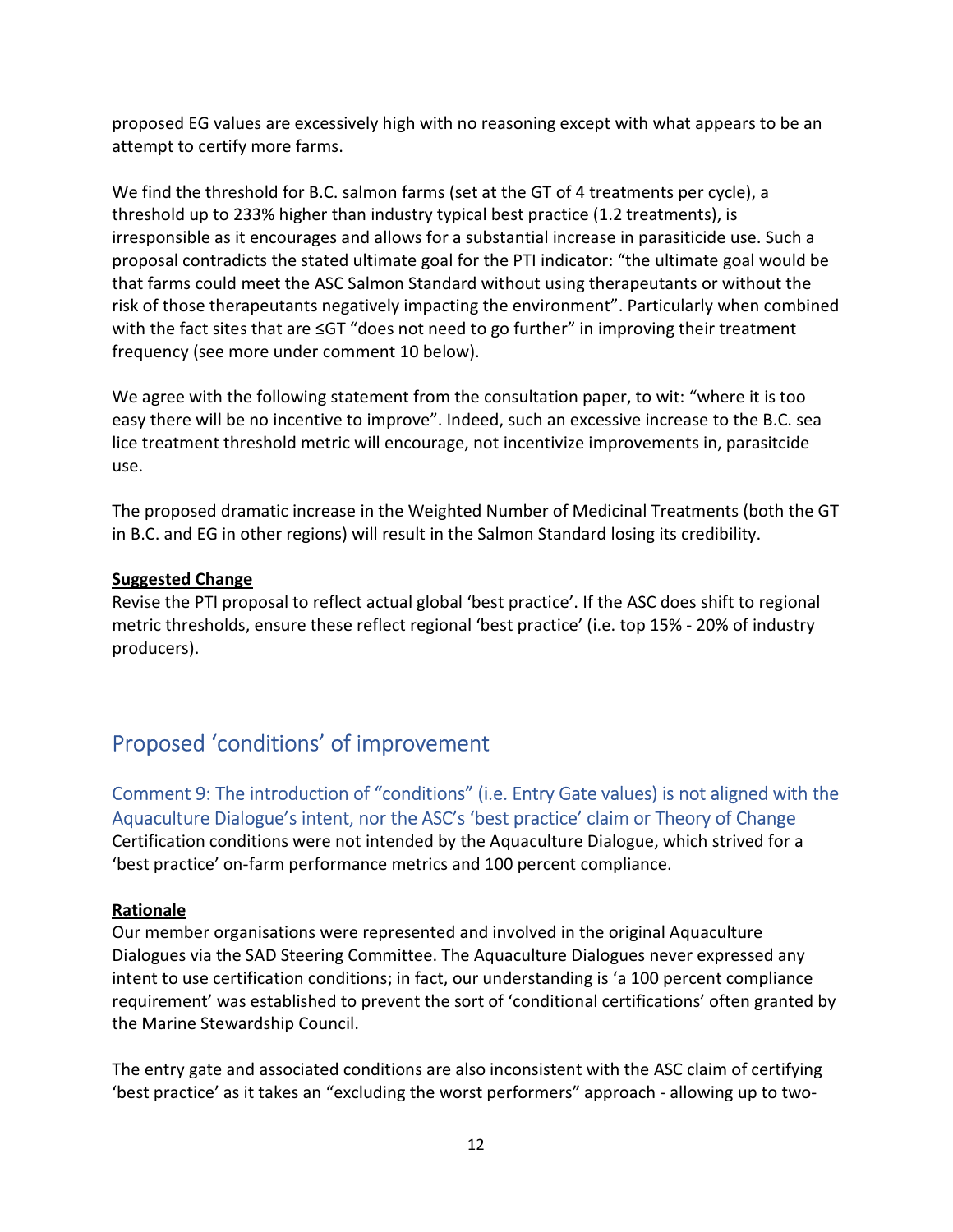thirds of the global salmon farming industry to be certified immediately. This approach is also contradictory to ASC's ToC which states farms will be expected to improve practices before entering the assessment process in order to reach the top 15% of global performance - the ASC defined 'best practices' level required for certification.

We find this stated 'improvement' approach to be consistent with an Aquaculture Improvement Project (AIP) not a 'best practice' certification.

#### Suggest Change

Remove "conditions" (i.e. EG values).

### Comment 10: Drive to zero use removed

The Salmon Standard explicitly states the ultimate goal of zero paracitiside use. However, in practicality, this goal has been removed with the PTI proposal. Conversely, in some cases, the PTI proposal encourages increased parascitide use (e.g. B.C.).

#### Rationale

The rationale for Salmon Standard Criterion 5 states "The ultimate goal would be that farms could meet the ASC Salmon Standard without using therapeutants or without the risk of those therapeutants significantly negatively impacting the environment".

Not only does the PTI proposal excessively increase the allowed number of treatments per cycle, but also removes the current Indicator 5.2.6: For farms with a cumulative PTI  $\geq 6$  in the most recent production cycle, demonstration that parasiticide load is at least 15% less that of the average of the two previous production cycles. This requirement was aligned with the ultimate goal to drive farms to zero use.

Indicator 5.2.6 has been replaced with "For farms with a WNMT meeting the Entry Gate (EG) but not meeting the Global Target (GT) evidence of reduction in WNMT until the GT is met "

Put simply, in practicality, the ultimate goal of 'zero' has been removed and replaced with a threshold end goal of 4 (GT).

In addition, farms that commonly treat less frequently than the GT- such as B.C. farms - will be encouraged to increase their frequency of sea lice treatments, therefore undermining the ASC's stated 'ultimate goal of zero'.

As previously submitted during the first PTI public consultations, presentations to the SAD Steering Committee indicated that numerous farms, globally, could meet a "zero use" standard for parasiticides and this was the preferred standard by environmental representatives. The request for a more nuanced indicator came from industry. Additionally, our analysis of PTI data from ASC certified farms (discussed above in comment 7) found many certified farms reported zero parasiticide use.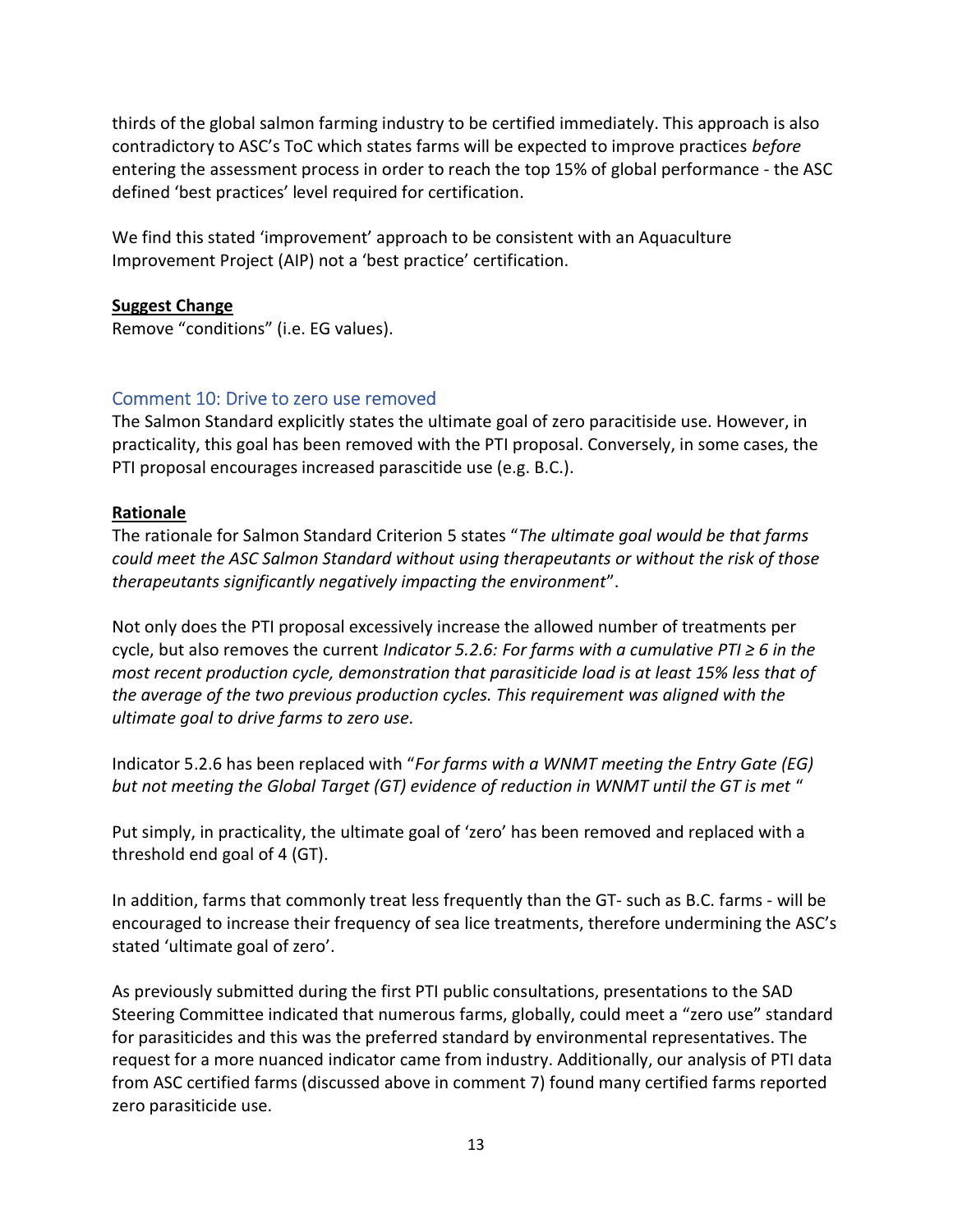#### Suggested Change

ASC should be creating incentives for moving all farms to zero use.

## Comment 11: 'Conditions' take an unacceptable number of years to be closed

The proposed conditions and replacement for indicator 5.2.6 means farms could take up to 15 years to reach the GT frequency of 4 treatments. We submit that this time-frame is unacceptable for a 'best practice' certification and without justification.

#### Rationale

Based on the proposed reduction of at least 25% in the WNMT within 6 years from the initial certification date (which is based on two 3-year cycles) and consequent 3-year cycles, the following table lists the number of years a farm at the EG regional threshold would take to reach the GT of 4.

| Country         | Proposed EG treatment | Years taken to reach GT of 4* |
|-----------------|-----------------------|-------------------------------|
|                 | frequency allowance   |                               |
| Atlantic Canada | 8                     | 12                            |
| Pacific Canada  | GT(4)                 |                               |
| Chile           | 11                    | 15                            |
| Faroe Islands   | 8                     | 12                            |
| Ireland         |                       | q                             |
| Norway          | 6                     | ٩                             |
| Scotland        | 9                     | 12                            |

\*Based on 3-year cycles as cited as the rationale for the 6-year initial time-period in ASC document

We submit this defeats the proposal's claim that the EG model will reduce parasiticide use in the salmon farming industry by 50%. When factoring in the overall increase of global parasiticide use and resistance, as well as expansion of the industry – these are likely to outpace the small gains made by certified EG farms over the next decade and beyond.

No justification is provided for allowing farms to take so many years to bring their practices in line with the GT. Farms ought to be able to make improvements in each production cycle, which, in a grow-out pen, is typically less than 3 years. For example, B.C. grow-out farms typically experience two cycles within a three-year period (e.g. ASC certified Marsh Bay farm experienced two production cycles during their 3-year certification), due to operating production cycles concurrently.

### Suggest Change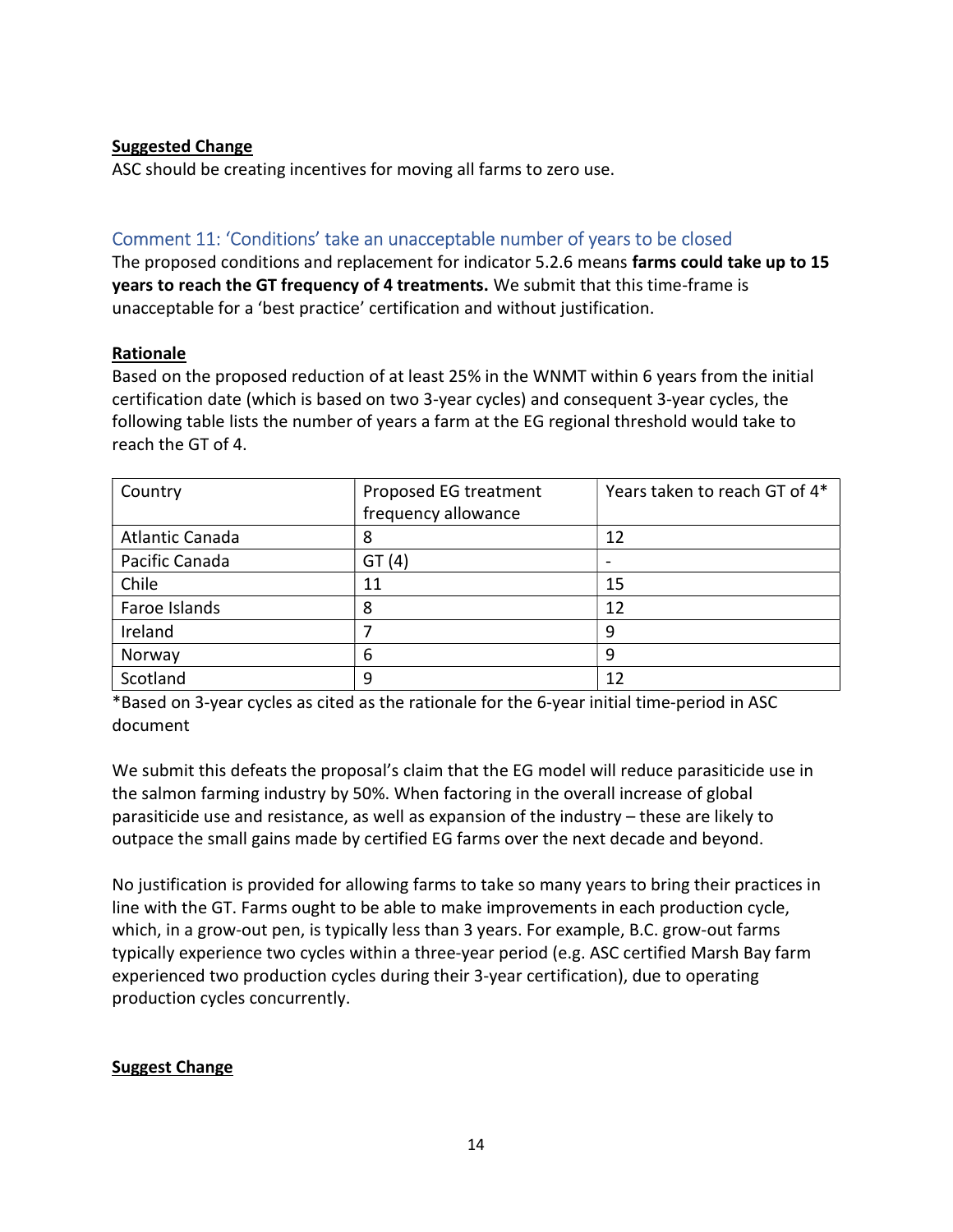Remove "conditions" (i.e. EG values). Revise the PTI proposal to reflect actual global 'best practice'. If the ASC does shift to regional metric thresholds, ensure these reflect regional 'best practice' (i.e. top 15% - 20% of industry producers).

## Comment 12: The proposed environmental monitoring lacks appropriate guidance and thresholds

We welcome the proposal to include environmental monitoring of parasiticide residues by farms, however, we find the indicator lacks specificity and the requirement fails to address the results of such monitoring.

#### Rationale

The Proposed new indicator 5.2.8 states "Evidence of environmental monitoring of the concentrations of parasiticide residues in waters outside the AZE or cumulatively in the benthic sediment outside the AZE". The indicator does not specify which parasitcide(s) are required to be monitored, nor when sampling should occur. This could allow for farms to selectively monitor and potentially overlook or miss impacts of certain chemicals.

Additionally, the requirement for this indicator is simply "Yes" (i.e. some sort of monitoring is done). The requirement fails to provide a repercussion in the event that monitoring results show high levels of residual parasiticides and/or significant damage. In practicality, damaging farms are not held accountable as long as they are simply monitoring.

#### Suggested Change

Specify that all parasicides licenced and used within the region must be monitored (regardless whether or not they were used during the most recent production cycle). Require that the results must demonstrate no or minimal impact on a suite of organisms reasonably chosen for monitoring purposes. Provide for consequences should monitoring disclose residues that exceed minimal impact levels.

# Practical application of proposed PTI revision

# Comment 13: The exclusion of intermediary farms from ASC compliance obscures the true treatment count per cycle

The proposed PTI values are stated to be per "production cycle" while the data used to determine such values are also presented as "per cycle". However, in practicality, audit evidence shows CABs typically omit the intermediary stage when assessing a farm's compliance to the ASC Standard. This results in key compliance metrics and environmental impacts from the production cycle never being assessed correctly or included in ASC reporting. Therefore, the PTI or the proposed WNMT will likely be false and/or underreported for the countries that use intermediary farms in their production cycle.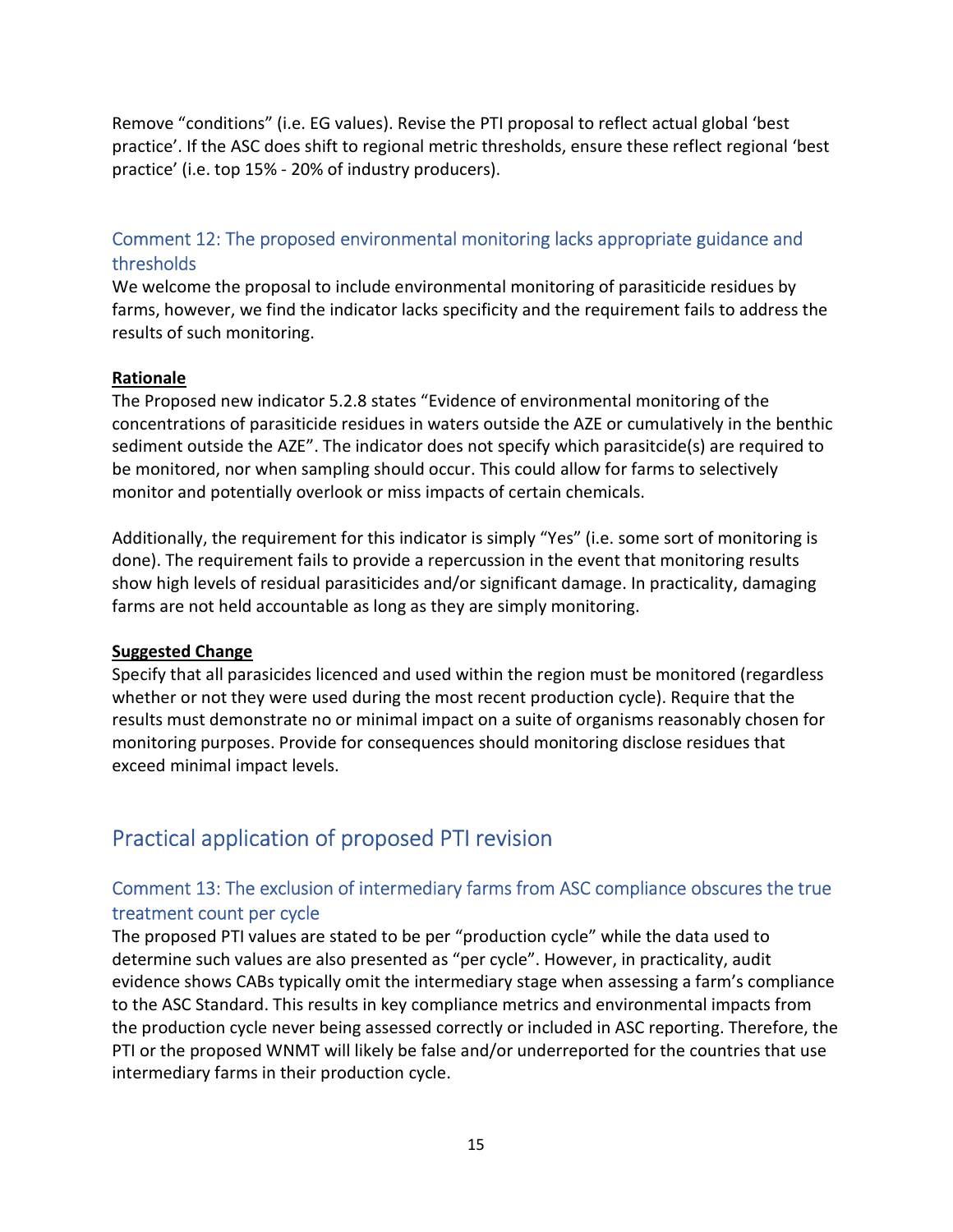#### Rationale

The PTI public consultation papers, the dataset used within and the proposed WNMT (both GT and EG) all refer to sea lice treatment frequency counts per production cycle. This is consistent with the ASC Certification Accreditation Requirements (CAR) which defines a 'unit of certification' to include all production, harvest and processing up to the point where the product enters the chain of custody. Consequently, it would be expected any sea lice parasiticide treatment during a cohort of fish's production cycle would be included in the final total count.

Intermediary stages (e.g. smolt-entry site, transfer pen, nursery pen or initial grow-out site) are commonly used during the farmed salmon production cycle in B.C. and Scotland. In practical application of the ASC Salmon Standard, CABs routinely omit intermediary farms from the production cycle assessed in an ASC audit.

SeaChoice's recent ASC technical report<sup>13</sup> found up to a year of production time could be excluded from compliance to the ASC Standard and at least nine farms in Canada were certified without assessment of their intermediary stage facilities. In fact, audit evidence for ASC certified Marsh Bay farm shows the CAB underreported the PTI score for the most recent production cycle due to simply omitting the intermediary farm from the assessment and thereby omitting a sea lice treatment. Had the sea lice treatment been included in the production cycle's PTI score, the Marsh Bay farm would have exceeded the ASC PTI threshold.

|               | <b>Interim Site - Bell Island</b> (start date unknown - fish started entering |
|---------------|-------------------------------------------------------------------------------|
|               | BI June 2014; continuously stocked until Aug 2015)                            |
| 27 Oct 14     | <b>SLICE TREATMENT 1*</b>                                                     |
| <b>Aug 15</b> | <b>Transferred to Marsh Bay</b>                                               |
| 27 Oct 15     | <b>SLICE TREATMENT 2*</b>                                                     |
| 27 Apr 16     | <b>SLICE TREATMENT 3*</b>                                                     |

The table below illustrates:

DFO Sea Lice Reporting \*MHC reporting

Marsh Bay farm: PRODUCTION CYCLE 2 cohort

The CAB reported and calculated the PTI based on Slice treatments #2 and #3 only, calculating a PTI score of 9.6.

1X SLICE = Therapeutant factor (4) x Treatment factor (0.8) x Resistance factor (1) x Sensitive Time  $(1) = 3.2$ 

<sup>13</sup> Roebuck, K. & Wristen, K. Aquaculture Stewardship Council (ASC) in Canada: Technical Report. SeaChoice, September 2017.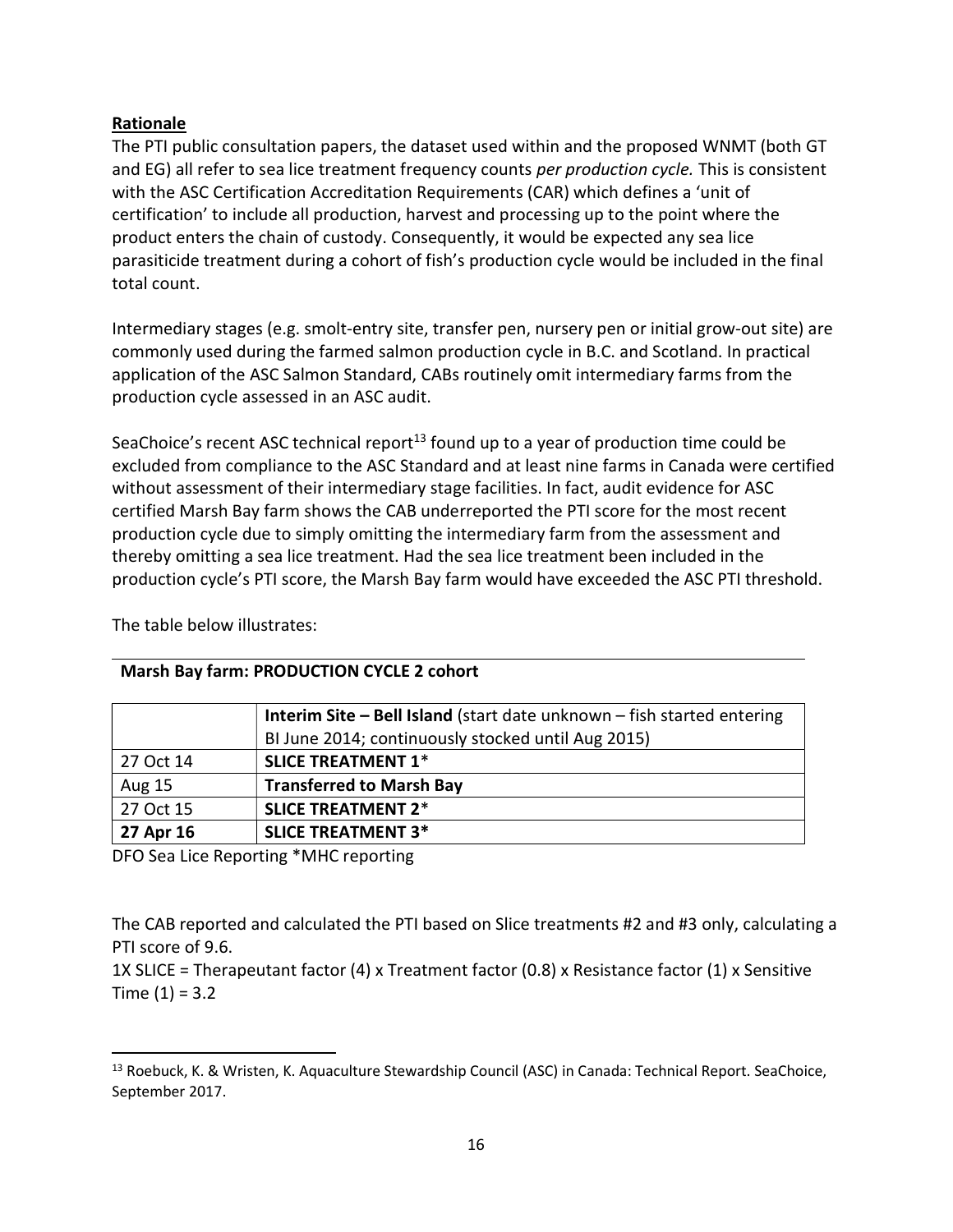2X SLICE = Therapeutant factor (4) x Treatment factor (0.8) x Resistance factor (2) x Sensitive Time  $(1) = 6.4$ TOTAL for  $2X$  SLICE =  $9.6$ 

Applied correctly, including sea lice treatment #1 from Bell Island (the interim site), the true PTI for Marsh Bay's production cycle equates to 16.

3X SLICE = Therapeutant factor (4) x Treatment factor (0.8) x Resistance factor (2) x Sensitive Time  $(1) = 6.4$ TOTAL for 3X SLICE = 16

Therefore, the total PTI score is above the ASC salmon standard indicator 5.2.5 requirement of PTI score ≤ 13

This example demonstrates that until such time as auditors apply the correct interpretation of the 'unit of certification', and therefore, assess the true production cycle, sea lice treatment frequency counts (PTI and the proposed WNMT) will likely be false and underreported. This allows farms that are actually in major non-compliance with the standard to escape accountability – such loopholes threaten the credibility of the Salmon Standard and the ASC itself.

#### Suggested Change

As per the SeaChoice ASC Technical Report, we submit the following recommendation: Amend the CAR to provide more specific direction to the CABs to ensure that audits assess the entire "Unit of Certification" as defined. Consider a specific direction to include hatchery, nursery and initial grow-out or other intermediary sites in the assessment, accounting for all relevant standard indicators at all sites within the unit of certification.

Specifically, for the proposed PTI revision, add language to the Salmon Standard criteria 5 indicators, rationale and audit manual that clears states a "production cycle" means all treatments (parasiticide and antibiotics) should be counted for that generation of fish (i.e. all stages of its lifecycle).

## Comment 14: Ill-defined requirements allow for loose CAB application and farms not being held accountable

Present stakeholder concerns with the ASC scheme includes the lack of rules or guidance that ensure CABs are appropriately applying non-conformities, as well as certificate suspension and revocation as needed. We find the proposed indicators and requirements to be ill-defined and lacking the needed guidance.

#### Rationale

SeaChoice's ASC Technical Report found farms with a valid ASC certificate and a major nonconformity (whether raised or not) that would have prevented its certification can proceed to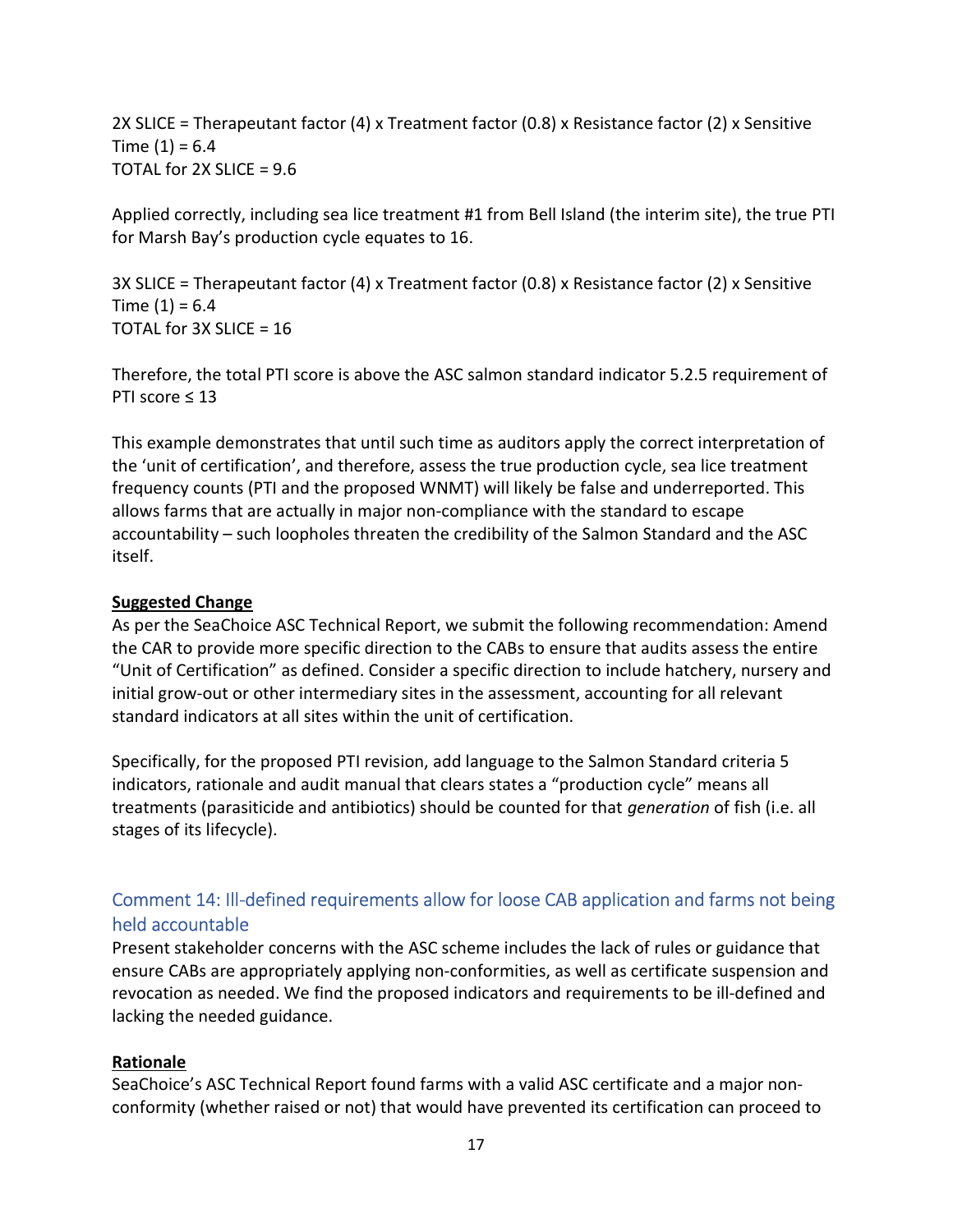harvest and continue to legally bear the ASC certification in the marketplace, as well as enter the chain of custody. This suggests ASC's suspension and revocation rules are inadequate.

For example, one B.C. farm with a valid ASC certificate farm breached a Standard indicator (one that would have prevented its original certification) and was able to successfully enter the market with the ASC logo twice. The ASC prides itself for being a metric-based Standard however, as this example demonstrates, the so-called '100 percent compliance' metric standard can be abused in the absence of rigorous rules and guidance.

We suggest the proposed indicator 5.2.5 metrics could be abused in practical application and therefore further rules and guidance are necessary. Indicator 5.2.5 requires B.C. farms to meet the GT of 4 sea lice treatments and other regions must meet their specified EG. We find there is no guidance or rule outlined for when a GT or EG farm with a valid ASC certificate *increases* their treatment frequency and thereby breaching the required GT/EG metric.

### Suggested Change

SeaChoice's ASC Technical Report recommended the ASC consider a specific rule that suspension must be enforced at any time the auditor becomes aware of major non-compliance (that would disentitle an applicant on an initial audit of certification) in order to bring the CAR in line with the Salmon Standard that requires 100 per cent compliance with the Standard.

Specifically, we recommend the ASC build in the stipulation that in the event a GT or EG farm with a current, valid ASC certificate breaches the metric threshold(s), suspension must promptly be actioned.

# Comment 15: Allowance for "exceptional events" places an unacceptable amount of discretion on CABs

The consultation papers indicate there will be allowance for flexibility when assessing a farm's compliance with the revised parasiticide requirements. Such an allowance places an unreasonable onus on the CABs to adjudicate whether an event is indeed "exceptional" and, in turn, to be excluded from the WNMT metric calculation. In practicality, this clause could be used as a means for allowing breaches of the WNMT requirements while allowing farms to remain certified.

### Rationale

The PTI consultation paper states "the requirements should take into account special circumstances / events which are a reality of production" and the proposed Appendix VII states "exceptional events such as a need to avoid fish welfare issues can be excluded from the calculation if sufficient justification is provided".

These statements allow for too much flexibility in regard to a CAB's interpretation of what would be deemed a 'special circumstance' or 'exceptional event'. In effect, there is no limit for parasiticide use if 'avoiding fish welfare issues' (presumably the only reason one would ever use